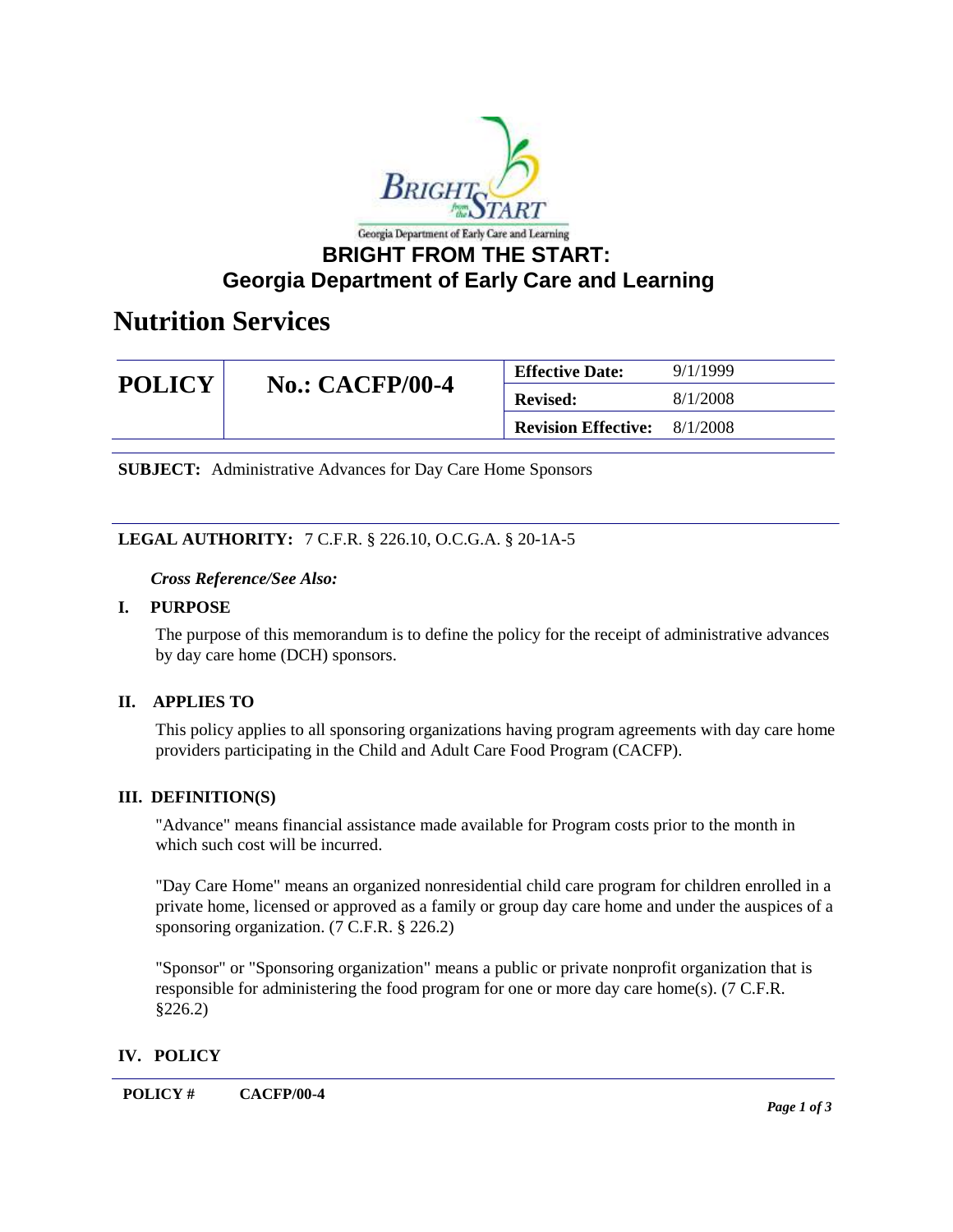# **Nutrition Services**

| <b>POLICY</b> | <b>No.: CACFP/00-4</b> | <b>Effective Date:</b>     | 9/1/1999 |
|---------------|------------------------|----------------------------|----------|
|               |                        | <b>Revised:</b>            | 8/1/2008 |
|               |                        | <b>Revision Effective:</b> | 8/1/2008 |

Section 226.10 of the Code of Federal Regulations authorizes the payment of advances. It is the policy of Bright from the Start: Georgia Department of Early Care and Learning (Bright from the Start) to only issue administrative advances to day care home sponsors. Administrative advances can only be used for Child and Adult Care Food Program (CACFP) administrative expenditures. Any day care home sponsor in "good standing" may request an advance. "Good standing" means the day care home sponsor must not be declared seriously deficient or terminated from the program. The day care home sponsor makes application for an administrative advance by completing the advance application and submitting the application to the CACFP Program Managers.

The advance may not total more than the sponsor's prior month's administrative budget reimbursement. A day care home sponsor may receive up to two advances each federal fiscal year. However, a second advance will not be awarded until the first advance has been recovered in full.

Repayment of administrative advances is automatically collected through the claims payment system. If advance monies are still owed after the final claim for a fiscal year has been submitted, the day care home sponsor is required to reimburse Bright from the Start for the full balance due.

#### **V. PROCEDURE(S)**

The day care home sponsor makes application for an administrative advance by completing the advance application and submitting the application to the CACFP Program Managers. Copies of the application may be obtained from the Bright from the Start web site at www.decal.ga.state.us (CACFP Forms/DCH Sponsor Forms).

The administrative advance payment is calculated on the basis of the estimated administrative reimbursement, "rate times homes." Bright from the Start will also determine the advance payment by reviewing the following:

- 1. Prior reimbursement claims
- 2. Fluctuation in enrollment
- 3. CACFP program review results
- 4. Agreed Upon Procedures and A-133 results
- 5. Outstanding advances
- 6. Excess Summer Food Service Program (SFSP) reimbursement funds